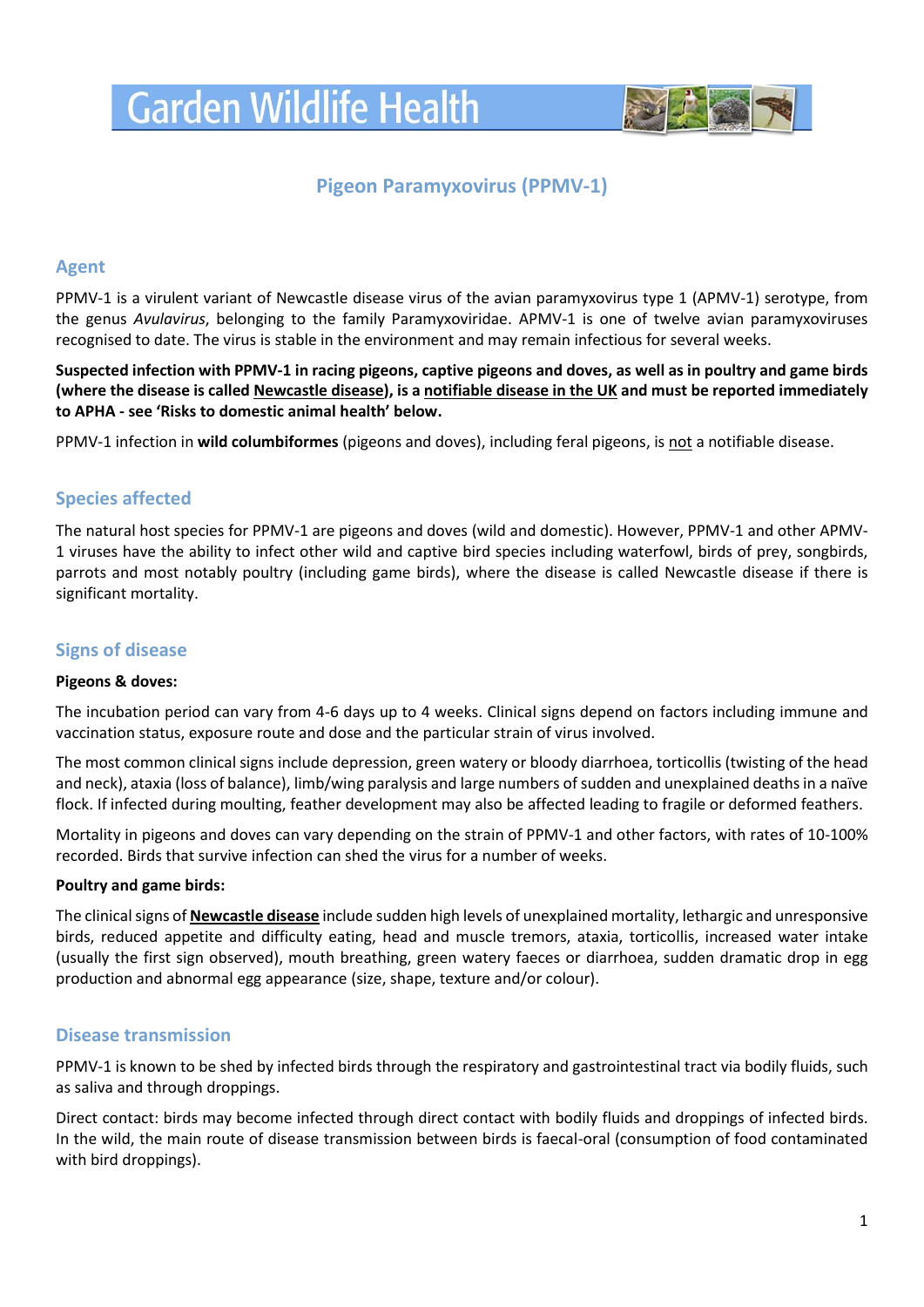Indirect contact: birds may also become infected through the indirect spread of virus particles through the movement of contaminated objects or people (e.g. contaminated food or water, clothing/footwear, hands, equipment such as drinkers/feeders or vehicles).

# **Distribution and origin**

At present, PPMV-1 is known to have a widespread distribution. The virus was first identified in pigeons in the Middle East during the late 1970s, and subsequently spread into Europe, Japan, North America and South Africa throughout the 1980s.

In Europe, outbreaks of PPMV-1 began in feral pigeons in the east of the continent before spreading westwards through both captive and feral pigeons, and Eurasian collared doves (*Streptopelia decaocto*). PPMV-1 was first detected in Great Britain (GB) in 1983, when the virus spread within racing pigeons, and is still detected regularly in racing and feral pigeons and doves. Hence, PPMV-1 is now considered to be endemic (i.e. established) in wild/feral pigeons in GB.

# **Risk to human health**

Exposure of people to the virus can occasionally result in mild conjunctivitis, which most often resolves without the need for treatment.

## **Risk to domestic animal health**

**When APMV-1 infection causes significant mortality in poultry, including game birds, the condition is called Newcastle disease, which is a notifiable avian disease in the UK. This includes infection of domestic poultry and captive birds by PPMV-1 which may have originated from infected pigeons/doves found in close proximity.**

**If you suspect PPMV-1 in racing pigeons, captive pigeons and doves, or Newcastle disease in poultry, game birds or other captive birds, you should report it to the Animal and Plant Health Agency (APHA) immediately using the contact details below:**

- England: tel. 0300 020 0301
- Wales: tel. 0300 303 8268
- Scotland: contact local Field Services Office [\(https://www.gov.uk/government/organisations/animal-and](https://www.gov.uk/government/organisations/animal-and-plant-health-agency/about/access-and-opening#field-services-offices-scotland)[plant-health-agency/about/access-and-opening#field-services-offices-scotland\)](https://www.gov.uk/government/organisations/animal-and-plant-health-agency/about/access-and-opening#field-services-offices-scotland)

#### **For more information on Newcastle disease, please visit: [https://www.gov.uk/guidance/newcastle-disease.](https://www.gov.uk/guidance/newcastle-disease)**

In addition to poultry and game birds, PPMV-1 may affect other species of captive birds. However, PPMV-1 poses no known risk to mammals (other than human beings – see above).

### **Diagnosis**

Diagnosis of PPMV-1 in both pigeons and other bird species cannot be made based on clinical signs of ill health alone. Post-mortem examination and specialist laboratory testing are required to confirm the presence of the virus.

If you wish to report finding a dead **wild** bird, or signs of disease in **wild** birds, please visit [www.gardenwildlifehealth.org.](http://www.gardenwildlifehealth.org/) Alternatively, if you have further queries or have no internet access, please call the **Garden Wildlife Health** vets on **0207 449 6685**.

# **Treatment of wild pigeons/doves and control**

Although with supportive care affected wild pigeons/doves may recover over a period of 3 to 8 weeks, treatment of affected wild birds is not recommended for several reasons: